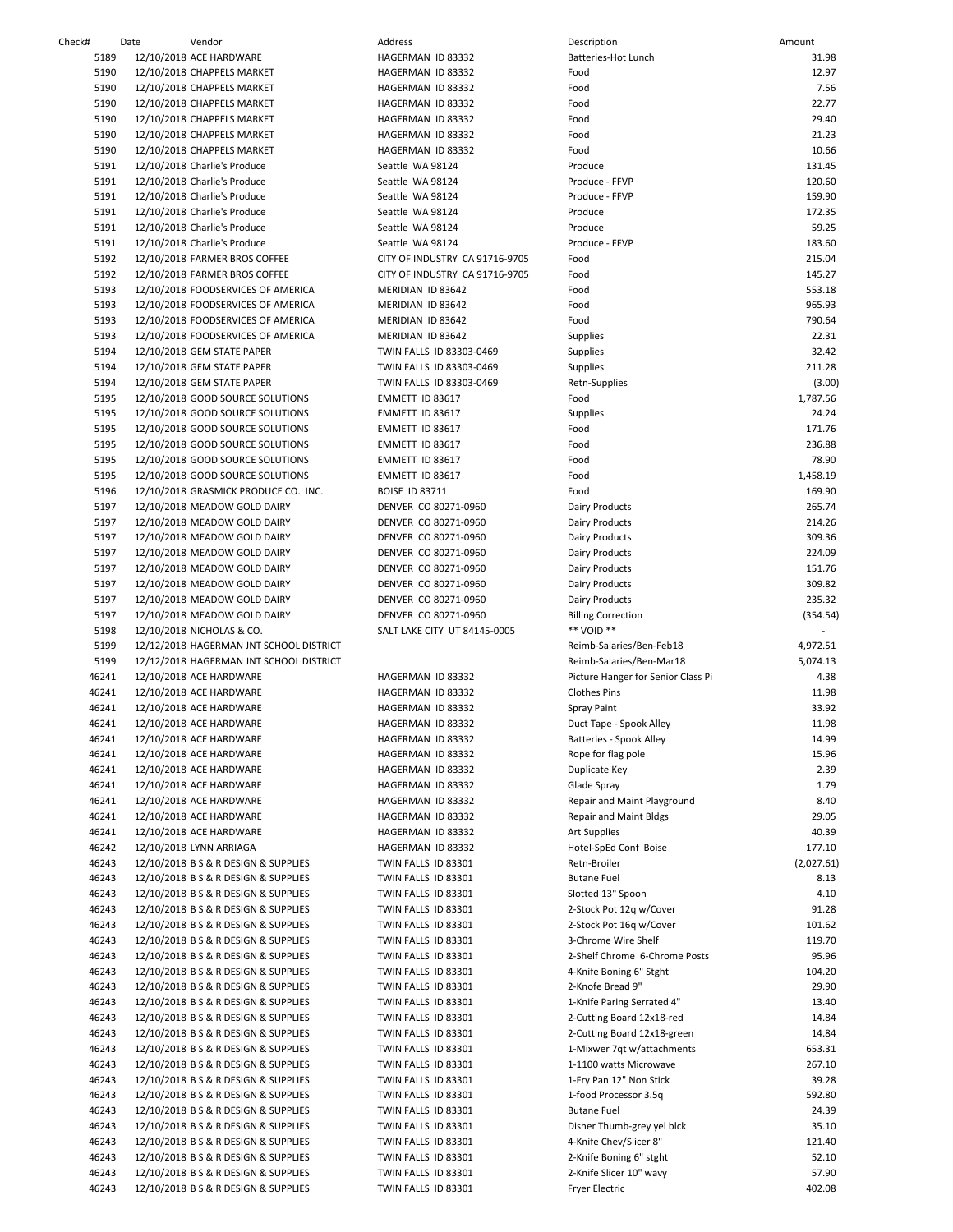| 46243 | 12/10/2018 B S & R DESIGN & SUPPLIES     | TWIN FALLS ID 83301   | 3-Knife Boning 6" stght            | 61.08     |
|-------|------------------------------------------|-----------------------|------------------------------------|-----------|
| 46243 | 12/10/2018 B S & R DESIGN & SUPPLIES     | TWIN FALLS ID 83301   | 3-Knife Boning 6" stght            | 61.08     |
|       |                                          |                       |                                    |           |
| 46243 | 12/10/2018 B S & R DESIGN & SUPPLIES     | TWIN FALLS ID 83301   | 4-Mixing Bowls 1.5qt               | 4.20      |
| 46243 | 12/10/2018 B S & R DESIGN & SUPPLIES     | TWIN FALLS ID 83301   | 4-Mixing Bowls 3qt                 | 6.96      |
| 46243 | 12/10/2018 B S & R DESIGN & SUPPLIES     | TWIN FALLS ID 83301   | 3-Cutting Boards 12x18 White       | 21.96     |
| 46243 | 12/10/2018 B S & R DESIGN & SUPPLIES     | TWIN FALLS ID 83301   | 4-Cutting Board Rack Black         | 235.20    |
| 46243 | 12/10/2018 B S & R DESIGN & SUPPLIES     | TWIN FALLS ID 83301   | 2-Lid Round 1qt                    | 1.80      |
|       |                                          |                       |                                    |           |
| 46243 | 12/10/2018 B S & R DESIGN & SUPPLIES     | TWIN FALLS ID 83301   | 2-Lid round 2qt & 4qt              | 1.84      |
| 46243 | 12/10/2018 B S & R DESIGN & SUPPLIES     | TWIN FALLS ID 83301   | 4-Mixing Bowl 4qt                  | 8.44      |
| 46243 | 12/10/2018 B S & R DESIGN & SUPPLIES     | TWIN FALLS ID 83301   | 2-Storage Cont 2qt                 | 5.30      |
| 46243 | 12/10/2018 B S & R DESIGN & SUPPLIES     | TWIN FALLS ID 83301   | 2-Storage Cont 2qt                 | 5.30      |
|       | 12/10/2018 B S & R DESIGN & SUPPLIES     |                       |                                    | 14.78     |
| 46243 |                                          | TWIN FALLS ID 83301   | 2-Measure 2 Cup/1 Pt Clear         |           |
| 46243 | 12/10/2018 B S & R DESIGN & SUPPLIES     | TWIN FALLS ID 83301   | 2-Measure 8cup/2qt clear           | 16.14     |
| 46243 | 12/10/2018 B S & R DESIGN & SUPPLIES     | TWIN FALLS ID 83301   | 1-Measure 8cup/2qt clear           | 10.80     |
| 46243 | 12/10/2018 B S & R DESIGN & SUPPLIES     | TWIN FALLS ID 83301   | 2-Tendeerizer 2-sided              | 11.52     |
| 46243 | 12/10/2018 B S & R DESIGN & SUPPLIES     | TWIN FALLS ID 83301   | 1-Slicer 12" Med Duty              | 1,204.00  |
|       |                                          |                       |                                    |           |
| 46243 | 12/10/2018 B S & R DESIGN & SUPPLIES     | TWIN FALLS ID 83301   | 4-Sauce Pan 4qt w/Cover            | 104.56    |
| 46243 | 12/10/2018 B S & R DESIGN & SUPPLIES     | TWIN FALLS ID 83301   | 2-Caster 5" for S/S Table          | 130.00    |
| 46243 | 12/10/2018 B S & R DESIGN & SUPPLIES     | TWIN FALLS ID 83301   | 1-Cutting Board Rack Blck          | 58.80     |
| 46243 | 12/10/2018 B S & R DESIGN & SUPPLIES     | TWIN FALLS ID 83301   | 6-Grate 16.5"-fits 1/2 sheet pan   | 20.40     |
| 46243 | 12/10/2018 B S & R DESIGN & SUPPLIES     | TWIN FALLS ID 83301   |                                    | 20.00     |
|       |                                          |                       | 2-Spatula Soft Spoon 13"           |           |
| 46243 | 12/10/2018 B S & R DESIGN & SUPPLIES     | TWIN FALLS ID 83301   | 2-Whip Balloon 10"                 | 18.80     |
| 46243 | 12/10/2018 B S & R DESIGN & SUPPLIES     | TWIN FALLS ID 83301   | 3-Measuring Cup Set H.D.           | 28.50     |
| 46243 | 12/10/2018 B S & R DESIGN & SUPPLIES     | TWIN FALLS ID 83301   | 2-Brush Boar 2"                    | 17.20     |
| 46243 | 12/10/2018 B S & R DESIGN & SUPPLIES     | TWIN FALLS ID 83301   | 1-Steel 10" Diamond Blck Hndl Tita | 26.25     |
|       |                                          |                       |                                    |           |
| 46243 | 12/10/2018 B S & R DESIGN & SUPPLIES     | TWIN FALLS ID 83301   | 3-Disher Thumb Gray                | 17.55     |
| 46243 | 12/10/2018 B S & R DESIGN & SUPPLIES     | TWIN FALLS ID 83301   | 1-Brush Bottle 16"                 | 17.44     |
| 46243 | 12/10/2018 B S & R DESIGN & SUPPLIES     | TWIN FALLS ID 83301   | 1-Brush Bottle 12"                 | 11.54     |
| 46243 | 12/10/2018 B S & R DESIGN & SUPPLIES     | TWIN FALLS ID 83301   | 2-Storage Cont 6qt                 | 17.94     |
|       |                                          |                       |                                    |           |
| 46243 | 12/10/2018 B S & R DESIGN & SUPPLIES     | TWIN FALLS ID 83301   | 2-Storage Cont 4qt                 | 13.90     |
| 46243 | 12/10/2018 B S & R DESIGN & SUPPLIES     | TWIN FALLS ID 83301   | 2-Storage Cont 8qt                 | 21.18     |
| 46243 | 12/10/2018 B S & R DESIGN & SUPPLIES     | TWIN FALLS ID 83301   | 1-Lid 2qt & 4qt green              | 1.92      |
| 46243 | 12/10/2018 B S & R DESIGN & SUPPLIES     | TWIN FALLS ID 83301   | 4-Lid 6qt & 8qt Red                | 9.44      |
|       |                                          |                       |                                    | 67.77     |
| 46243 | 12/10/2018 B S & R DESIGN & SUPPLIES     | TWIN FALLS ID 83301   | 3-Sauce Pan 3qt w/cover            |           |
| 46243 | 12/10/2018 B S & R DESIGN & SUPPLIES     | TWIN FALLS ID 83301   | 1-Scale 25lb                       | 47.60     |
| 46243 | 12/10/2018 B S & R DESIGN & SUPPLIES     | TWIN FALLS ID 83301   | 4-Cutting Board 12x18-white        | 7.32      |
| 46243 | 12/10/2018 B S & R DESIGN & SUPPLIES     | TWIN FALLS ID 83301   | 2-Table Prep 24x36 w/undrshelf     | 323.34    |
| 46243 | 12/10/2018 B S & R DESIGN & SUPPLIES     | TWIN FALLS ID 83301   |                                    | 1,829.00  |
|       |                                          |                       | 1-VacMaster Ary Vacuum Sealer      |           |
| 46244 | 12/10/2018 C8 TRANSPORTATION LLC         | HAGERMAN ID 83332     | Bus Contract-Nov18 2001.9m         | 11,381.11 |
| 46244 | 12/10/2018 C8 TRANSPORTATION LLC         | HAGERMAN ID 83332     | Bus-GBB Lthse 73.0m                | 159.86    |
| 46244 | 12/10/2018 C8 TRANSPORTATION LLC         | HAGERMAN ID 83332     | Bus-HS Seniors-CSI 81.3m           | 217.87    |
| 46244 | 12/10/2018 C8 TRANSPORTATION LLC         | HAGERMAN ID 83332     | Bus-GBB Castleford 48.4m           | 119.27    |
|       |                                          |                       |                                    |           |
| 46244 | 12/10/2018 C8 TRANSPORTATION LLC         | HAGERMAN ID 83332     | Bus-BBB CSI 69.7m                  | 162.14    |
| 46244 | 12/10/2018 C8 TRANSPORTATION LLC         | HAGERMAN ID 83332     | CCH-BBB Carey 194.7m               | 516.41    |
| 46244 | 12/10/2018 C8 TRANSPORTATION LLC         | HAGERMAN ID 83332     | Bus-GBB Wendell 27.3m              | 76.77     |
| 46244 | 12/10/2018 C8 TRANSPORTATION LLC         | HAGERMAN ID 83332     | Bus-BBB Lthse 73.6m                | 192.09    |
|       |                                          |                       |                                    |           |
| 46244 | 12/10/2018 C8 TRANSPORTATION LLC         | HAGERMAN ID 83332     | Bus-JrHi BBB Jerome 50.6m          | 123.41    |
| 46244 | 12/10/2018 C8 TRANSPORTATION LLC         | HAGERMAN ID 83332     | CCH-G/BBB Wilder 183.7m            | 535.03    |
| 46244 | 12/10/2018 C8 TRANSPORTATION LLC         | HAGERMAN ID 83332     | CCH-G/BBB HrsShBend 200.9m         | 576.66    |
| 46245 | 12/10/2018 CABLE ONE INTERNET #121412167 | PHOENIX AZ 85062-8000 | Phone/Internet Connectivity        | 1,845.82  |
|       |                                          |                       |                                    |           |
| 46246 | 12/10/2018 CENTURY LINK                  | PHOENIX AZ 85038-9040 | Phone Charges                      | 54.02     |
| 46247 | 12/10/2018 CHAPPELS MARKET               | HAGERMAN ID 83332     | Food - AAFS                        | 15.77     |
| 46247 | 12/10/2018 CHAPPELS MARKET               | HAGERMAN ID 83332     | Food - AAFS                        | 8.14      |
| 46247 | 12/10/2018 CHAPPELS MARKET               | HAGERMAN ID 83332     | Food - AAFS                        | 32.61     |
| 46247 | 12/10/2018 CHAPPELS MARKET               | HAGERMAN ID 83332     | Food - AAFS                        | 12.27     |
|       |                                          |                       |                                    |           |
| 46247 | 12/10/2018 CHAPPELS MARKET               | HAGERMAN ID 83332     | Food - AAFS                        | 31.20     |
| 46247 | 12/10/2018 CHAPPELS MARKET               | HAGERMAN ID 83332     | Food - AAFS                        | 2.86      |
| 46247 | 12/10/2018 CHAPPELS MARKET               | HAGERMAN ID 83332     | Food - AAFS                        | 3.57      |
| 46247 | 12/10/2018 CHAPPELS MARKET               | HAGERMAN ID 83332     | Food - AAFS                        | 39.85     |
|       |                                          |                       |                                    |           |
| 46247 | 12/10/2018 CHAPPELS MARKET               | HAGERMAN ID 83332     | Food - AAFS                        | 19.33     |
| 46247 | 12/10/2018 CHAPPELS MARKET               | HAGERMAN ID 83332     | Food - AAFS                        | 5.98      |
| 46247 | 12/10/2018 CHAPPELS MARKET               | HAGERMAN ID 83332     | Food - AAFS                        | 3.58      |
| 46248 | 12/10/2018 CITY OF HAGERMAN              | HAGERMAN ID 83332     | Water/Sewer Gym                    | 91.63     |
|       |                                          |                       |                                    |           |
| 46248 | 12/10/2018 CITY OF HAGERMAN              | HAGERMAN ID 83332     | Water/Sewer Ag                     | 91.63     |
| 46248 | 12/10/2018 CITY OF HAGERMAN              | HAGERMAN ID 83332     | Water/Sewer HS                     | 91.63     |
| 46248 | 12/10/2018 CITY OF HAGERMAN              | HAGERMAN ID 83332     | Water/Sewer GS                     | 105.46    |
| 46249 | 12/10/2018 DEMCO MEDIA                   | MADISON WI 53708-8048 | Label Protectors-Red               | 13.97     |
| 46249 |                                          |                       | S/H                                |           |
|       | 12/10/2018 DEMCO MEDIA                   | MADISON WI 53708-8048 |                                    |           |
| 46249 | 12/10/2018 DEMCO MEDIA                   | MADISON WI 53708-8048 | Label Protectors-Blue              | 13.96     |
| 46250 | 12/10/2018 TROY EASTERDAY                | <b>BUHL ID 83316</b>  | Trvl Reimb AVID Seattle Boise      | 76.00     |
| 46251 | 12/10/2018 GLENDALE CONSTRUCTION INC     | BELLEVUE ID 83313     | Gravel-SrProj/Concrete GS front yd | 50.00     |
|       |                                          |                       |                                    |           |
| 46252 | 12/10/2018 GREAT AMERICA FINANCIAL SVCS  | DALLAS TX 75266-0831  | Copier Lease - GS                  | 155.00    |
| 46252 | 12/10/2018 GREAT AMERICA FINANCIAL SVCS  | DALLAS TX 75266-0831  | Copier Lease - HS                  | 155.00    |
| 46253 | 12/10/2018 RAY HOFFMANN                  | HAGERMAN ID 83332     | Travel - AVID Nampa                | 87.40     |
| 46254 | 12/10/2018 HAGERMAN HIGH SCHOOL          | HAGERMAN ID 83332     | Hilton-Rms FFA Cnf Indy IN         | 889.20    |
|       |                                          |                       |                                    |           |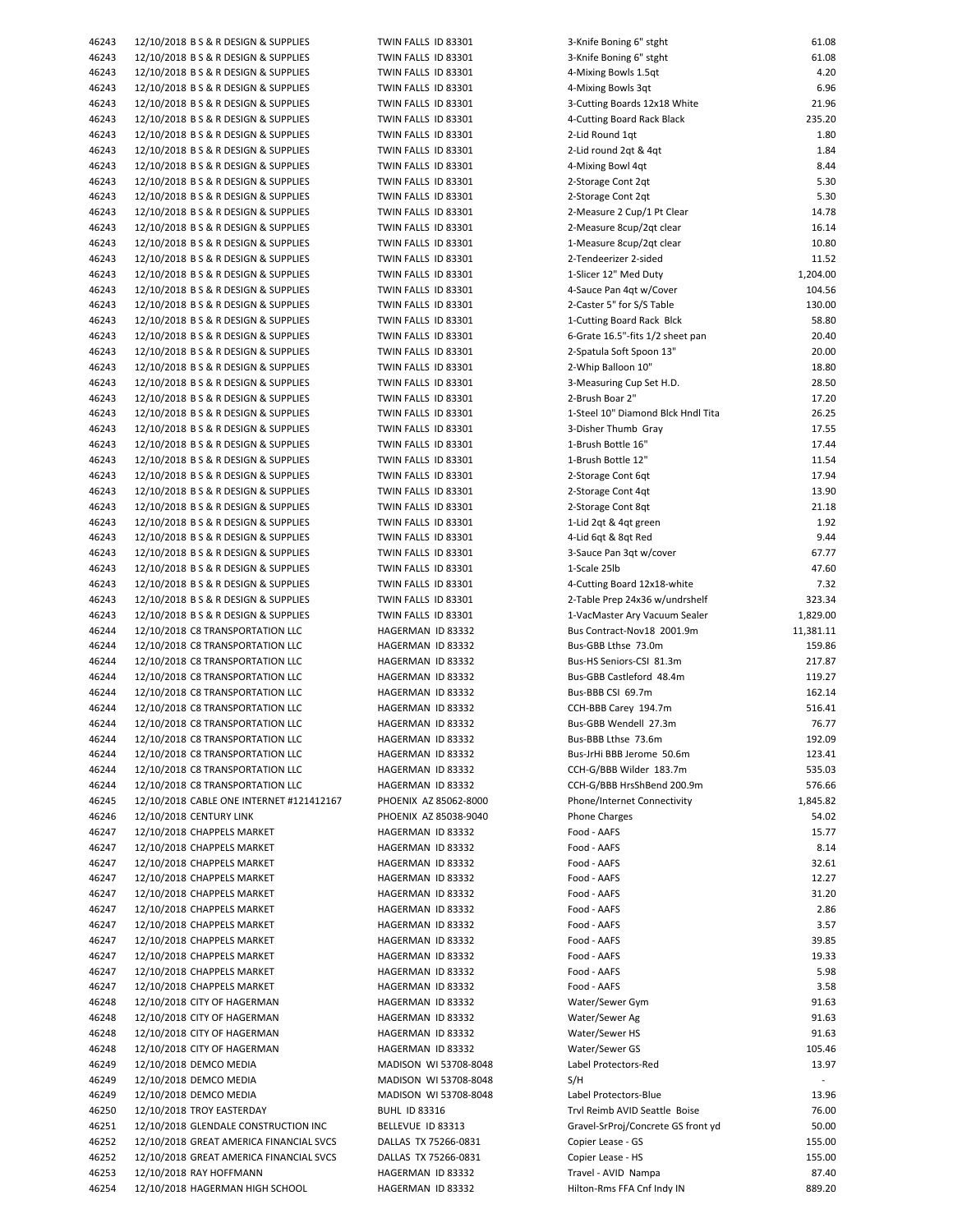| 46254          | 12/10/2018 HAGERMAN HIGH SCHOOL                                              |
|----------------|------------------------------------------------------------------------------|
| 46254          | 12/10/2018 HAGERMAN HIGH SCHOOL                                              |
| 46254          | 12/10/2018 HAGERMAN HIGH SCHOOL                                              |
| 46254          | 12/10/2018 HAGERMAN HIGH SCHOOL                                              |
|                |                                                                              |
| 46254          | 12/10/2018 HAGERMAN HIGH SCHOOL                                              |
| 46254          | 12/10/2018 HAGERMAN HIGH SCHOOL                                              |
| 46255          | 12/10/2018 ID ASSN SCH BUSINESS OFFICIALS                                    |
| 46256          | 12/10/2018 IDAHO POWER COMPANY                                               |
| 46256          | 12/10/2018 IDAHO POWER COMPANY                                               |
|                |                                                                              |
| 46256          | 12/10/2018 IDAHO POWER COMPANY                                               |
| 46256          | 12/10/2018 IDAHO POWER COMPANY                                               |
| 46256          | 12/10/2018 IDAHO POWER COMPANY                                               |
| 46256          | 12/10/2018 IDAHO POWER COMPANY                                               |
| 46257          | 12/10/2018 IT - INTEGRATED TECHNOLOGIES                                      |
| 46257          | 12/10/2018 IT - INTEGRATED TECHNOLOGIES                                      |
| 46257          | 12/10/2018 IT - INTEGRATED TECHNOLOGIES                                      |
|                |                                                                              |
| 46258          | 12/10/2018 LOWE'S HOME IMPROVEMENT                                           |
| 46259          | 12/10/2018 MASON TROPHIES                                                    |
| 46260          | 12/10/2018 M & M ELECTRIC                                                    |
| 46260          | 12/10/2018 M & M ELECTRIC                                                    |
| 46261          | 12/10/2018 OFFICE DEPOT                                                      |
| 46261          | 12/10/2018 OFFICE DEPOT                                                      |
| 46261          |                                                                              |
|                | 12/10/2018 OFFICE DEPOT                                                      |
| 46261          | 12/10/2018 OFFICE DEPOT                                                      |
| 46261          | 12/10/2018 OFFICE DEPOT                                                      |
| 46262          | 12/10/2018 OFFICE VALUE                                                      |
| 46262          | 12/10/2018 OFFICE VALUE                                                      |
| 46262          | 12/10/2018 OFFICE VALUE                                                      |
| 46262          | 12/10/2018 OFFICE VALUE                                                      |
| 46262          | 12/10/2018 OFFICE VALUE                                                      |
|                |                                                                              |
| 46262          | 12/10/2018 OFFICE VALUE                                                      |
| 46262          | 12/10/2018 OFFICE VALUE                                                      |
| 46262          | 12/10/2018 OFFICE VALUE                                                      |
| 46262          | 12/10/2018 OFFICE VALUE                                                      |
| 46262          | 12/10/2018 OFFICE VALUE                                                      |
| 46262          | 12/10/2018 OFFICE VALUE                                                      |
| 46263          | 12/10/2018 ORIENTAL TRADING CO                                               |
|                |                                                                              |
| 46263          | 12/10/2018 ORIENTAL TRADING CO                                               |
| 46263          | 12/10/2018 ORIENTAL TRADING CO                                               |
| 46263          | 12/10/2018 ORIENTAL TRADING CO                                               |
| 46263          | 12/10/2018 ORIENTAL TRADING CO                                               |
| 46264          | 12/10/2018 VICTORIA OWSLEY                                                   |
| 46265          | 12/10/2018 REXEL USA INC.                                                    |
| 46265          | 12/10/2018 REXEL USA INC.                                                    |
| 46266          | 12/10/2018 PRO ACTIVE ADVANTAGE LLC                                          |
|                |                                                                              |
| 46266          | 12/10/2018 PRO ACTIVE ADVANTAGE LLC                                          |
| 46266          | 12/10/2018 PRO ACTIVE ADVANTAGE LLC                                          |
| 46266          | 12/10/2018 PRO ACTIVE ADVANTAGE LLC                                          |
| 46266          |                                                                              |
| 46267          | 12/10/2018 PRO ACTIVE ADVANTAGE LLC                                          |
|                | 12/10/2018 SCHOLASTIC BOOK CLUBS INC                                         |
| 46268          |                                                                              |
|                | 12/10/2018 SNAKE RIVER SPRINKLERS INC                                        |
| 46269          | 12/10/2018 Teacher Synergy LLC                                               |
| 46270          | 12/10/2018 TREASURE VALLEY COFFEE INC                                        |
| 46270          | 12/10/2018 TREASURE VALLEY COFFEE INC                                        |
| 46271          | 12/10/2018 US BANKCORP CARD - B.Reed                                         |
| 46271          | 12/10/2018 US BANKCORP CARD - B.Reed                                         |
| 46271          | 12/10/2018 US BANKCORP CARD - B.Reed                                         |
| 46271          | 12/10/2018 US BANKCORP CARD - B.Reed                                         |
|                |                                                                              |
| 46271          | 12/10/2018 US BANKCORP CARD - B.Reed                                         |
| 46271          | 12/10/2018 US BANKCORP CARD - B.Reed                                         |
| 46271          | 12/10/2018 US BANKCORP CARD - B.Reed                                         |
| 46271          | 12/10/2018 US BANKCORP CARD - B.Reed                                         |
| 46271          | 12/10/2018 US BANKCORP CARD - B.Reed                                         |
| 46271          | 12/10/2018 US BANKCORP CARD - B.Reed                                         |
| 46271          | 12/10/2018 US BANKCORP CARD - B.Reed                                         |
| 46271          | 12/10/2018 US BANKCORP CARD - B.Reed                                         |
|                |                                                                              |
| 46271          | 12/10/2018 US BANKCORP CARD - B.Reed                                         |
| 46271          | 12/10/2018 US BANKCORP CARD - B.Reed                                         |
| 46271          | 12/10/2018 US BANKCORP CARD - B.Reed                                         |
| 46271          | 12/10/2018 US BANKCORP CARD - B.Reed                                         |
| 46271          | 12/10/2018 US BANKCORP CARD - B.Reed                                         |
| 46271          | 12/10/2018 US BANKCORP CARD - B.Reed                                         |
| 46271          | 12/10/2018 US BANKCORP CARD - B.Reed                                         |
|                |                                                                              |
| 46271<br>46271 | 12/10/2018 US BANKCORP CARD - B.Reed<br>12/10/2018 US BANKCORP CARD - B.Reed |

| 46254 | 12/10/2018 HAGERMAN HIGH SCHOOL           | HAGERMAN ID 83332            | Parking fees-Hilton FFA cnf              | 130.00   |
|-------|-------------------------------------------|------------------------------|------------------------------------------|----------|
| 46254 | 12/10/2018 HAGERMAN HIGH SCHOOL           | HAGERMAN ID 83332            | Meals-FFA Conf D.Knapp                   | 60.28    |
| 46254 | 12/10/2018 HAGERMAN HIGH SCHOOL           | HAGERMAN ID 83332            | Parking Fees-BOI Purdue FFA Cnf          | 74.00    |
| 46254 | 12/10/2018 HAGERMAN HIGH SCHOOL           | HAGERMAN ID 83332            | BOI Bag Fee FFA Cnf                      | 50.00    |
| 46254 | 12/10/2018 HAGERMAN HIGH SCHOOL           | HAGERMAN ID 83332            | Van Rental-FFA Cnf                       | 388.90   |
| 46254 | 12/10/2018 HAGERMAN HIGH SCHOOL           | HAGERMAN ID 83332            | Fuel-Van FFA Cnf                         | 39.51    |
| 46255 | 12/10/2018 ID ASSN SCH BUSINESS OFFICIALS | HAILEY ID 83333              | IASBO Mbrshp - BReed 2018-19             | 125.00   |
| 46256 | 12/10/2018 IDAHO POWER COMPANY            | BOISE ID 83721-0030          | Power - HS                               | 1,293.73 |
| 46256 | 12/10/2018 IDAHO POWER COMPANY            | BOISE ID 83721-0030          | Power - GS                               | 2,025.94 |
| 46256 | 12/10/2018 IDAHO POWER COMPANY            | BOISE ID 83721-0030          | Power - Pump                             | 10.38    |
|       |                                           | BOISE ID 83721-0030          |                                          | 370.06   |
| 46256 | 12/10/2018 IDAHO POWER COMPANY            |                              | Power - Gym                              |          |
| 46256 | 12/10/2018 IDAHO POWER COMPANY            | BOISE ID 83721-0030          | Power - Lights                           | 62.85    |
| 46256 | 12/10/2018 IDAHO POWER COMPANY            | BOISE ID 83721-0030          | Power - AG                               | 202.44   |
| 46257 | 12/10/2018 IT - INTEGRATED TECHNOLOGIES   | TWIN FALLS ID 83303-1843     | Copier Maint-GS                          | 501.77   |
| 46257 | 12/10/2018 IT - INTEGRATED TECHNOLOGIES   | TWIN FALLS ID 83303-1843     | Copier Maint-GS                          | 72.92    |
| 46257 | 12/10/2018 IT - INTEGRATED TECHNOLOGIES   | TWIN FALLS ID 83303-1843     | Copier Maint-HS                          | 318.70   |
| 46258 | 12/10/2018 LOWE'S HOME IMPROVEMENT        | TWIN FALLS ID 83301          | 4-GE Electr Convection Range/Cords       | 2,082.00 |
| 46259 | 12/10/2018 MASON TROPHIES                 | TWIN FALLS ID 83303-0071     | Nameplates Mrs Wise & Team Room          | 15.50    |
| 46260 | 12/10/2018 M & M ELECTRIC                 | TWIN FALLS ID 83301          | ARTEC - Stove Installation (4)           | 2,224.66 |
| 46260 | 12/10/2018 M & M ELECTRIC                 | TWIN FALLS ID 83301          | ARTEC - Stove Installation (4)           | 98.94    |
| 46261 | 12/10/2018 OFFICE DEPOT                   | CHICAGO IL 60680-1040        | Eraser Cap Arrowhead                     | 12.89    |
| 46261 | 12/10/2018 OFFICE DEPOT                   | CHICAGO IL 60680-1040        | Manila Jkt Lter 1" Exp                   | 10.90    |
| 46261 | 12/10/2018 OFFICE DEPOT                   | CHICAGO IL 60680-1040        | Note Pst-It SSticky 4x4 6pk              | 8.50     |
| 46261 | 12/10/2018 OFFICE DEPOT                   | CHICAGO IL 60680-1040        | Pencil Natural Wood 96 ct                | 29.38    |
| 46261 | 12/10/2018 OFFICE DEPOT                   | CHICAGO IL 60680-1040        | Refill F/Retractble FN B                 | 1.69     |
| 46262 | 12/10/2018 OFFICE VALUE                   | MERIDIAN ID 83642            | CWilson - Buisness Source Manila F       | 26.76    |
| 46262 | 12/10/2018 OFFICE VALUE                   | MERIDIAN ID 83642            | BLee - Green Sarasa 0.7 Pens             | 77.36    |
| 46262 | 12/10/2018 OFFICE VALUE                   | MERIDIAN ID 83642            | <b>BLee - Sticky Notes</b>               | 28.79    |
|       |                                           | MERIDIAN ID 83642            |                                          | 5.58     |
| 46262 | 12/10/2018 OFFICE VALUE                   |                              | BLee - Large Paperclips                  |          |
| 46262 | 12/10/2018 OFFICE VALUE                   | MERIDIAN ID 83642            | BLee - Sticky tags                       | 19.92    |
| 46262 | 12/10/2018 OFFICE VALUE                   | MERIDIAN ID 83642            | BLee - Box Colored Folders               | 28.56    |
| 46262 | 12/10/2018 OFFICE VALUE                   | MERIDIAN ID 83642            | BLee - Tape Dispenser                    | 1.75     |
| 46262 | 12/10/2018 OFFICE VALUE                   | MERIDIAN ID 83642            | BLee - Box Thumb Tacks                   | 1.29     |
| 46262 | 12/10/2018 OFFICE VALUE                   | MERIDIAN ID 83642            | BLee - Stapler                           | 26.34    |
| 46262 | 12/10/2018 OFFICE VALUE                   | MERIDIAN ID 83642            | BLee - X Stamper Self Stamp              | 18.01    |
| 46262 | 12/10/2018 OFFICE VALUE                   | MERIDIAN ID 83642            | <b>CWilson - Smead Pressboard Guides</b> | 56.26    |
| 46263 | 12/10/2018 ORIENTAL TRADING CO            | DES MOINES IA 50306          | LSilver-Glow Sticks                      | 29.96    |
| 46263 | 12/10/2018 ORIENTAL TRADING CO            | DES MOINES IA 50306          | LSilver-Glow Sticks                      | 119.84   |
| 46263 | 12/10/2018 ORIENTAL TRADING CO            | DES MOINES IA 50306          | JSolosabal-Posters                       | 11.53    |
| 46263 | 12/10/2018 ORIENTAL TRADING CO            | DES MOINES IA 50306          | JSolosabal-Cards                         | 23.12    |
| 46263 | 12/10/2018 ORIENTAL TRADING CO            | DES MOINES IA 50306          | JSolosabal-Picture Frame                 | 30.67    |
| 46264 | 12/10/2018 VICTORIA OWSLEY                | HAGERMAN ID 83332            | Reimb - TPT Owsley                       | 275.00   |
| 46265 | 12/10/2018 REXEL USA INC.                 | BOSTON MA 02241-8759         | Light Bulbs                              | 116.68   |
| 46265 | 12/10/2018 REXEL USA INC.                 | BOSTON MA 02241-8759         | Ligth Bulbs                              | 785.53   |
| 46266 | 12/10/2018 PRO ACTIVE ADVANTAGE LLC       | <b>GOODING ID 83330</b>      | <b>Behavior Services</b>                 | 3,274.81 |
| 46266 | 12/10/2018 PRO ACTIVE ADVANTAGE LLC       | <b>GOODING ID 83330</b>      | <b>Behavior Services</b>                 | 1,069.74 |
| 46266 | 12/10/2018 PRO ACTIVE ADVANTAGE LLC       | <b>GOODING ID 83330</b>      | <b>Behavior Services</b>                 | 3,717.95 |
| 46266 | 12/10/2018 PRO ACTIVE ADVANTAGE LLC       | <b>GOODING ID 83330</b>      | <b>Behavior Services</b>                 | 3,556.07 |
|       |                                           |                              |                                          |          |
| 46266 | 12/10/2018 PRO ACTIVE ADVANTAGE LLC       | <b>GOODING ID 83330</b>      | <b>Behavior Services</b>                 | 288.00   |
| 46267 | 12/10/2018 SCHOLASTIC BOOK CLUBS INC      | JEFFERSON CITY MO 65102-7503 | Molly's Pilgram - Gibson                 | 33.75    |
| 46268 | 12/10/2018 SNAKE RIVER SPRINKLERS INC     | <b>BUHL ID 83316</b>         | Sprinker Winterization                   | 250.00   |
| 46269 | 12/10/2018 Teacher Synergy LLC            | Chicago IL 60675             | JSolosabal - 1st Grde Math Journal       | 3.15     |
| 46270 | 12/10/2018 TREASURE VALLEY COFFEE INC     | <b>BOISE ID 83713</b>        | Water-Modulars                           | 31.50    |
| 46270 | 12/10/2018 TREASURE VALLEY COFFEE INC     | <b>BOISE ID 83713</b>        | Water-Modulars                           | 18.00    |
| 46271 | 12/10/2018 US BANKCORP CARD - B.Reed      | FARGO ND 58125-6343          | Nikon D5300 Digital Camera               | 418.00   |
| 46271 | 12/10/2018 US BANKCORP CARD - B.Reed      | FARGO ND 58125-6343          | Nikon D5300 Digital Camera               | 399.00   |
| 46271 | 12/10/2018 US BANKCORP CARD - B.Reed      | FARGO ND 58125-6343          | Nikon Nikkor 18-55mm Autofocus Len       | 158.00   |
| 46271 | 12/10/2018 US BANKCORP CARD - B.Reed      | FARGO ND 58125-6343          | Library Books - HS                       | 646.51   |
| 46271 | 12/10/2018 US BANKCORP CARD - B.Reed      | FARGO ND 58125-6343          | amzn:1-Fiskars Paper Trimmer             | 56.21    |
| 46271 | 12/10/2018 US BANKCORP CARD - B.Reed      | FARGO ND 58125-6343          | amzn:10 Flashdrives Unzicker             | 49.90    |
| 46271 | 12/10/2018 US BANKCORP CARD - B.Reed      | FARGO ND 58125-6343          | 14-ISU Basketball Tickets                | 84.00    |
| 46271 | 12/10/2018 US BANKCORP CARD - B.Reed      | FARGO ND 58125-6343          | amzn:20 Library Books GS                 | 176.14   |
| 46271 | 12/10/2018 US BANKCORP CARD - B.Reed      | FARGO ND 58125-6343          | amzn: 25-Kindle Fire HD                  | 999.75   |
| 46271 | 12/10/2018 US BANKCORP CARD - B.Reed      | FARGO ND 58125-6343          | amzn:1-2pk Double Sided Tape             | 18.34    |
| 46271 | 12/10/2018 US BANKCORP CARD - B.Reed      | FARGO ND 58125-6343          | amzn:1-pk100 Single Edge Razor Bla       | 6.14     |
| 46271 | 12/10/2018 US BANKCORP CARD - B.Reed      | FARGO ND 58125-6343          | amzn:1-2pk Transparent Tape              | 6.30     |
| 46271 | 12/10/2018 US BANKCORP CARD - B.Reed      | FARGO ND 58125-6343          | amzn:4-6pk Duck Packaging Tape           | 53.48    |
|       | 12/10/2018 US BANKCORP CARD - B.Reed      | FARGO ND 58125-6343          | Cheer Sounds-Cheer Music/Competiti       | 432.00   |
| 46271 |                                           |                              |                                          |          |
| 46271 | 12/10/2018 US BANKCORP CARD - B.Reed      | FARGO ND 58125-6343          | amzn:2-Titan Pro Sled                    | 398.00   |
| 46271 | 12/10/2018 US BANKCORP CARD - B.Reed      | FARGO ND 58125-6343          | <b>Printing Calculator</b>               | 14.52    |
| 46271 | 12/10/2018 US BANKCORP CARD - B.Reed      | FARGO ND 58125-6343          | titanfitness:2-Pro Sled w/attchmnt       | 55.80    |
| 46271 | 12/10/2018 US BANKCORP CARD - B.Reed      | FARGO ND 58125-6343          | amzn:Flagpole Rope                       | 43.19    |
| 46271 | 12/10/2018 US BANKCORP CARD - B.Reed      | FARGO ND 58125-6343          | amzn:Pamper Wipes-C.Lewis                | 13.59    |
| 46271 | 12/10/2018 US BANKCORP CARD - B.Reed      | FARGO ND 58125-6343          | amzn:Library Books - HS                  | 21.88    |
| 46271 | 12/10/2018 US BANKCORP CARD - B.Reed      | FARGO ND 58125-6343          | Econo Lodge-4rms BBB IdFalls             | 146.97   |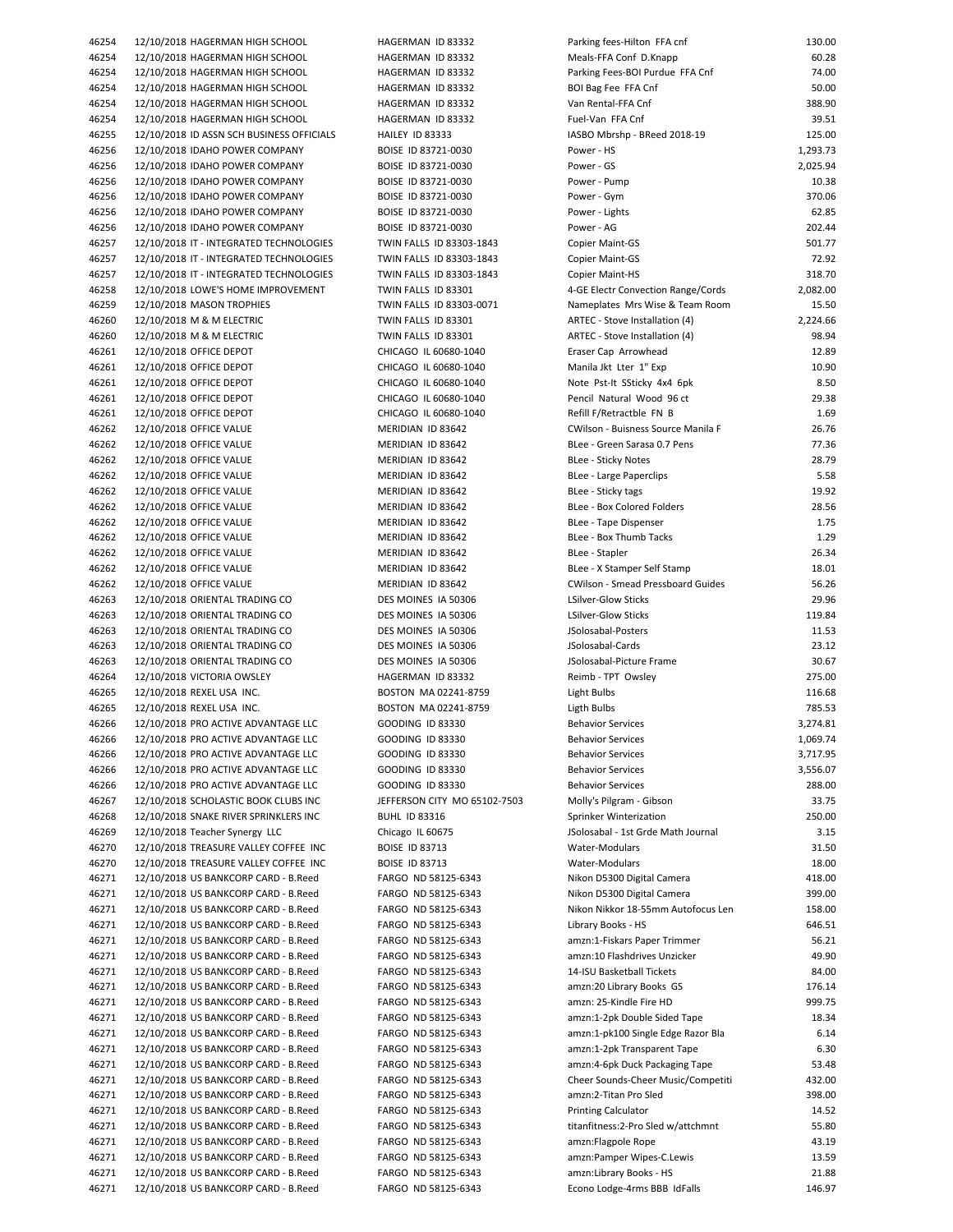| 46271 | 12/10/2018 US BANKCORP CARD - B.Reed   |
|-------|----------------------------------------|
| 46271 | 12/10/2018 US BANKCORP CARD - B.Reed   |
| 46271 | 12/10/2018 US BANKCORP CARD - B.Reed   |
| 46271 | 12/10/2018 US BANKCORP CARD - B.Reed   |
| 46271 | 12/10/2018 US BANKCORP CARD - B.Reed   |
| 46271 | 12/10/2018 US BANKCORP CARD - B.Reed   |
| 46271 | 12/10/2018 US BANKCORP CARD - B.Reed   |
| 46271 | 12/10/2018 US BANKCORP CARD - B.Reed   |
| 46271 | 12/10/2018 US BANKCORP CARD - B.Reed   |
|       |                                        |
| 46271 | 12/10/2018 US BANKCORP CARD - B.Reed   |
| 46271 | 12/10/2018 US BANKCORP CARD - B.Reed   |
| 46271 | 12/10/2018 US BANKCORP CARD - B.Reed   |
| 46271 | 12/10/2018 US BANKCORP CARD - B.Reed   |
| 46271 | 12/10/2018 US BANKCORP CARD - B.Reed   |
| 46271 | 12/10/2018 US BANKCORP CARD - B.Reed   |
| 46271 | 12/10/2018 US BANKCORP CARD - B.Reed   |
| 46271 | 12/10/2018 US BANKCORP CARD - B.Reed   |
| 46271 | 12/10/2018 US BANKCORP CARD - B.Reed   |
| 46271 | 12/10/2018 US BANKCORP CARD - B.Reed   |
| 46271 | 12/10/2018 US BANKCORP CARD - B.Reed   |
| 46271 | 12/10/2018 US BANKCORP CARD - B.Reed   |
| 46271 | 12/10/2018 US BANKCORP CARD - B.Reed   |
| 46272 | 12/10/2018 US BANKCORP CARD - M. KRESS |
| 46272 | 12/10/2018 US BANKCORP CARD - M. KRESS |
|       |                                        |
| 46272 | 12/10/2018 US BANKCORP CARD - M. KRESS |
| 46272 | 12/10/2018 US BANKCORP CARD - M. KRESS |
| 46272 | 12/10/2018 US BANKCORP CARD - M. KRESS |
| 46272 | 12/10/2018 US BANKCORP CARD - M. KRESS |
| 46272 | 12/10/2018 US BANKCORP CARD - M. KRESS |
| 46272 | 12/10/2018 US BANKCORP CARD - M. KRESS |
| 46272 | 12/10/2018 US BANKCORP CARD - M. KRESS |
| 46272 | 12/10/2018 US BANKCORP CARD - M. KRESS |
| 46272 | 12/10/2018 US BANKCORP CARD - M. KRESS |
| 46273 | 12/10/2018 VALLEY WIDE COOP INC        |
| 46273 | 12/10/2018 VALLEY WIDE COOP INC        |
| 46273 | 12/10/2018 VALLEY WIDE COOP INC        |
| 46273 | 12/10/2018 VALLEY WIDE COOP INC        |
| 46273 | 12/10/2018 VALLEY WIDE COOP INC        |
| 46273 | 12/10/2018 VALLEY WIDE COOP INC        |
| 46274 | 12/10/2018 CONNIE VAN KLEECK OTR/L     |
| 46275 | 12/10/2018 VERIZON WIRELESS            |
|       |                                        |
| 46275 | 12/10/2018 VERIZON WIRELESS            |
| 46275 | 12/10/2018 VERIZON WIRELESS            |
| 46275 | 12/10/2018 VERIZON WIRELESS            |
| 46275 | 12/10/2018 VERIZON WIRELESS            |
| 46275 | 12/10/2018 VERIZON WIRELESS            |
| 46276 | 12/10/2018 JAREN G. WADSWORTH          |
| 46277 | 12/10/2018 WALMART COMMUNITY           |
| 46277 | 12/10/2018 WALMART COMMUNITY           |
| 46277 | 12/10/2018 WALMART COMMUNITY           |
| 46277 | 12/10/2018 WALMART COMMUNITY           |
| 46278 | 12/10/2018 WAXIE SANITARY SUPPLY       |
| 46278 | 12/10/2018 WAXIE SANITARY SUPPLY       |
| 46279 | 12/10/2018 CHARLEE WILSON              |
| 46280 | 12/10/2018 WWS-WESTERN WASTE SERVICES  |
| 46281 | 12/10/2018 ZIGGY EXPRESS HAGERMAN      |
| 46282 | 12/12/2018 NICHOLAS & CO.              |
|       |                                        |
| 46282 | 12/12/2018 NICHOLAS & CO.              |
| 46283 | 12/12/2018 SDE-STATE DEPT OF EDUCATION |
| 46284 | 12/13/2018 FRONTLINE EDUCATION         |
| 46308 | 12/20/2018 AMERICAN FIDELITY CO - HSA  |
| 46308 | 12/20/2018 AMERICAN FIDELITY CO - HSA  |
| 46308 | 12/20/2018 AMERICAN FIDELITY CO - HSA  |
| 46308 | 12/20/2018 AMERICAN FIDELITY CO - HSA  |
| 46308 | 12/20/2018 AMERICAN FIDELITY CO - HSA  |
| 46308 | 12/20/2018 AMERICAN FIDELITY CO - HSA  |
| 46308 | 12/20/2018 AMERICAN FIDELITY CO - HSA  |
| 46308 | 12/20/2018 AMERICAN FIDELITY CO - HSA  |
| 46308 | 12/20/2018 AMERICAN FIDELITY CO - HSA  |
| 46309 | 12/20/2018 BLUE CROSS OF IDAHO         |
| 46310 | 12/20/2018 HJSD - IRS                  |
| 46310 | 12/20/2018 HJSD - IRS                  |
| 46310 | 12/20/2018 HJSD - IRS                  |
|       |                                        |
| 46310 | 12/20/2018 HJSD - IRS                  |
| 46310 | 12/20/2018 HJSD - IRS                  |
|       |                                        |

| 46271          | 12/10/2018 US BANKCORP CARD - B.Reed                                             | FARGO ND 58125-6343                        | Econo Lodge-1rm BBB Cch IdFalls                                  | 44.99            |
|----------------|----------------------------------------------------------------------------------|--------------------------------------------|------------------------------------------------------------------|------------------|
| 46271          | 12/10/2018 US BANKCORP CARD - B.Reed                                             | FARGO ND 58125-6343                        | amzn: GS Library Books                                           | 632.27           |
| 46271          | 12/10/2018 US BANKCORP CARD - B.Reed                                             | FARGO ND 58125-6343                        | amzn:Retns-Miracle/34 Str bks                                    | (35.31)          |
| 46271          | 12/10/2018 US BANKCORP CARD - B.Reed                                             | FARGO ND 58125-6343                        | Supplies-Bette                                                   | 29.09            |
| 46271          | 12/10/2018 US BANKCORP CARD - B.Reed                                             | FARGO ND 58125-6343                        | Supplies-Bette                                                   | 20.30            |
| 46271          | 12/10/2018 US BANKCORP CARD - B.Reed                                             | FARGO ND 58125-6343                        | amzn:Shipping Lablels-ARTEC                                      | 80.40            |
| 46271          | 12/10/2018 US BANKCORP CARD - B.Reed                                             | FARGO ND 58125-6343                        | amzn:Anker Card Reader (camcorder)                               | 10.99            |
| 46271          | 12/10/2018 US BANKCORP CARD - B.Reed                                             | FARGO ND 58125-6343                        | amzn:2-Canon Camcorder                                           | 2,567.98         |
| 46271          | 12/10/2018 US BANKCORP CARD - B.Reed                                             | FARGO ND 58125-6343                        | amzn: Video Secu Wall Ceiling Tilt M                             | 17.99            |
| 46271          | 12/10/2018 US BANKCORP CARD - B.Reed<br>12/10/2018 US BANKCORP CARD - B.Reed     | FARGO ND 58125-6343<br>FARGO ND 58125-6343 | SV Inn-L.Priebe rm IBEA<br>amzn:Fluke Ntwrk Pro200 Probe         | 130.00<br>137.15 |
| 46271<br>46271 | 12/10/2018 US BANKCORP CARD - B.Reed                                             | FARGO ND 58125-6343                        | Fluke Ntwrk: Cable Tester                                        | 476.95           |
| 46271          | 12/10/2018 US BANKCORP CARD - B.Reed                                             | FARGO ND 58125-6343                        | nxfilter: 500 User License                                       | 250.00           |
| 46271          | 12/10/2018 US BANKCORP CARD - B.Reed                                             | FARGO ND 58125-6343                        | amzn:Kingston 32gb Flashdrives                                   | 46.30            |
| 46271          | 12/10/2018 US BANKCORP CARD - B.Reed                                             | FARGO ND 58125-6343                        | amzn:Gerlt Ethernet Cable                                        | 39.99            |
| 46271          | 12/10/2018 US BANKCORP CARD - B.Reed                                             | FARGO ND 58125-6343                        | amzn:GearIT Ethernet Cable                                       | 31.99            |
| 46271          | 12/10/2018 US BANKCORP CARD - B.Reed                                             | FARGO ND 58125-6343                        | amzn:10 SSD Mounting Brkts                                       | 52.20            |
| 46271          | 12/10/2018 US BANKCORP CARD - B.Reed                                             | FARGO ND 58125-6343                        | amzn:20 Crucial 250gb SSD                                        | 1,059.80         |
| 46271          | 12/10/2018 US BANKCORP CARD - B.Reed                                             | FARGO ND 58125-6343                        | <b>Brother Printer</b>                                           | 274.71           |
| 46271          | 12/10/2018 US BANKCORP CARD - B.Reed                                             | FARGO ND 58125-6343                        | Color Toner Cartridge for Brother                                | 70.95            |
| 46271          | 12/10/2018 US BANKCORP CARD - B.Reed                                             | FARGO ND 58125-6343                        | Black Toner Cartridge for Brother                                | 49.99            |
| 46271          | 12/10/2018 US BANKCORP CARD - B.Reed                                             | FARGO ND 58125-6343                        | amzn:26-Student Desks                                            | 949.99           |
| 46272          | 12/10/2018 US BANKCORP CARD - M. KRESS                                           |                                            | Parking Fees-ISBA Cnf-Kress                                      | 36.00            |
| 46272          | 12/10/2018 US BANKCORP CARD - M. KRESS                                           |                                            | Goodwood BBQ-ISBA Cnf                                            | 50.68            |
| 46272          | 12/10/2018 US BANKCORP CARD - M. KRESS                                           |                                            | Ling/Louis-ISBA Cnf                                              | 27.45            |
| 46272          | 12/10/2018 US BANKCORP CARD - M. KRESS                                           |                                            | PK Pizza Matt/front yrd cement wk                                | 53.45            |
| 46272          | 12/10/2018 US BANKCORP CARD - M. KRESS                                           |                                            | Hampton Inn-2 rms/Dorchuck Moore                                 | 532.00           |
| 46272          | 12/10/2018 US BANKCORP CARD - M. KRESS                                           |                                            | Hampton Inn-1 rm/Kress                                           | 266.00<br>36.50  |
| 46272<br>46272 | 12/10/2018 US BANKCORP CARD - M. KRESS<br>12/10/2018 US BANKCORP CARD - M. KRESS |                                            | BSE prkg-AVID T.Estrday                                          | 9.63             |
| 46272          | 12/10/2018 US BANKCORP CARD - M. KRESS                                           |                                            | Pallino-meal AVID T.Estrday<br>Hard Rock meal AVID T.Estrday     | 25.00            |
| 46272          | 12/10/2018 US BANKCORP CARD - M. KRESS                                           |                                            | Uber-to airport AVID T. Estrday                                  | 36.50            |
| 46272          | 12/10/2018 US BANKCORP CARD - M. KRESS                                           |                                            | Westin Hotel-AVID T.Estrday                                      | 938.88           |
| 46273          | 12/10/2018 VALLEY WIDE COOP INC                                                  | JEROME ID 83338-6138                       | LPGas 550.2g-HHS \$1.549                                         | 852.26           |
| 46273          | 12/10/2018 VALLEY WIDE COOP INC                                                  | JEROME ID 83338-6138                       | LPGas 350.3g-Ag \$1.599                                          | 560.13           |
| 46273          | 12/10/2018 VALLEY WIDE COOP INC                                                  | JEROME ID 83338-6138                       | LPGas 700.0g-HHS 1.599                                           | 1,119.30         |
| 46273          | 12/10/2018 VALLEY WIDE COOP INC                                                  | JEROME ID 83338-6138                       | LPGas 800.4g-HHS \$1.549                                         | 1,239.82         |
| 46273          | 12/10/2018 VALLEY WIDE COOP INC                                                  | JEROME ID 83338-6138                       | LPGas 600.2g-HHS \$1.599                                         | 959.72           |
| 46273          | 12/10/2018 VALLEY WIDE COOP INC                                                  | JEROME ID 83338-6138                       | LPGas adj                                                        | (769.59)         |
| 46274          | 12/10/2018 CONNIE VAN KLEECK OTR/L                                               | <b>GOODING ID 83330</b>                    | Occupational Therapy                                             | 660.00           |
| 46275          | 12/10/2018 VERIZON WIRELESS                                                      | DALLAS TX 75266-0108                       | Cell Phone - Knapp                                               | 53.18            |
| 46275          | 12/10/2018 VERIZON WIRELESS                                                      | DALLAS TX 75266-0108                       | Cell Phone - Cottom                                              | 53.18            |
| 46275          | 12/10/2018 VERIZON WIRELESS                                                      | DALLAS TX 75266-0108                       | Cell Phone - Jackson                                             | 26.63            |
| 46275          | 12/10/2018 VERIZON WIRELESS                                                      | DALLAS TX 75266-0108                       | Cell Phone - Kress                                               | 53.18            |
| 46275          | 12/10/2018 VERIZON WIRELESS                                                      | DALLAS TX 75266-0108                       | Cell Phone - Smith                                               | 53.18            |
| 46275          | 12/10/2018 VERIZON WIRELESS                                                      | DALLAS TX 75266-0108                       | Cell Phone - Wadsworth                                           | 56.49            |
| 46276<br>46277 | 12/10/2018 JAREN G. WADSWORTH<br>12/10/2018 WALMART COMMUNITY                    | HAGERMAN ID 83332<br>ATLANTA GA 30353-0934 | Mlg / Meals - AD Mtgs<br>TBulduc-Note Cube                       | 140.66<br>7.48   |
| 46277          | 12/10/2018 WALMART COMMUNITY                                                     | ATLANTA GA 30353-0934                      | TBulduc-Mini Tool Set                                            | 14.88            |
| 46277          | 12/10/2018 WALMART COMMUNITY                                                     | ATLANTA GA 30353-0934                      | <b>TBulduc-Tape Measure</b>                                      | 5.44             |
| 46277          | 12/10/2018 WALMART COMMUNITY                                                     | ATLANTA GA 30353-0934                      | Food-Concessions                                                 | 33.49            |
| 46278          | 12/10/2018 WAXIE SANITARY SUPPLY                                                 | LOS ANGELES CA 90074-8802                  | Paper Towels                                                     | 1,113.45         |
| 46278          | 12/10/2018 WAXIE SANITARY SUPPLY                                                 | LOS ANGELES CA 90074-8802                  | 35 QT Wavebrake 2.0 Down-Press                                   | 67.57            |
| 46279          | 12/10/2018 CHARLEE WILSON                                                        | HAGERMAN ID 83332                          | Mlg/Meals-SpEd Conf Boise                                        | 107.17           |
| 46280          | 12/10/2018 WWS-WESTERN WASTE SERVICES                                            | JEROME ID 83338                            | Trash Pickup Nov 2018                                            | 256.06           |
| 46281          | 12/10/2018 ZIGGY EXPRESS HAGERMAN                                                | <b>BLISS ID 83314</b>                      | Unleaded 22.328 Gal 11/13/18 Ag                                  | 71.43            |
| 46282          | 12/12/2018 NICHOLAS & CO.                                                        | SALT LAKE CITY UT 84145-0005               | Food-Artec                                                       | 123.33           |
| 46282          | 12/12/2018 NICHOLAS & CO.                                                        | SALT LAKE CITY UT 84145-0005               | Supplies-Artec                                                   | 61.98            |
| 46283          | 12/12/2018 SDE-STATE DEPT OF EDUCATION                                           | BOISE ID 83750-0027                        | Provisional-Nic Jayo                                             | 100.00           |
| 46284          | 12/13/2018 FRONTLINE EDUCATION                                                   | PHILADELPHIA PA 19178-0577                 | IEP-Enrich software update                                       | 1,000.00         |
| 46308          | 12/20/2018 AMERICAN FIDELITY CO - HSA                                            |                                            | Am Fidelity - HSA Svg - 122018                                   | 139.74           |
| 46308          | 12/20/2018 AMERICAN FIDELITY CO - HSA                                            |                                            | Am Fidelity - HSA Svg - 122018                                   | 187.70           |
| 46308          | 12/20/2018 AMERICAN FIDELITY CO - HSA                                            |                                            | Am Fidelity - HSA Svg - 122018                                   | 23.19            |
| 46308          | 12/20/2018 AMERICAN FIDELITY CO - HSA                                            |                                            | Am Fidelity - HSA Svg - 122018                                   | 86.86            |
| 46308          | 12/20/2018 AMERICAN FIDELITY CO - HSA                                            |                                            | Am Fidelity - HSA Svg - 122018                                   | 15.71            |
| 46308          | 12/20/2018 AMERICAN FIDELITY CO - HSA                                            |                                            | Am Fidelity - HSA Svg - 122018                                   | 220.31           |
| 46308<br>46308 | 12/20/2018 AMERICAN FIDELITY CO - HSA<br>12/20/2018 AMERICAN FIDELITY CO - HSA   |                                            | Am Fidelity - HSA Svg - 122018<br>Am Fidelity - HSA Svg - 122018 | 111.60<br>1.70   |
| 46308          | 12/20/2018 AMERICAN FIDELITY CO - HSA                                            |                                            | Am Fidelity - HSA Svg - 122018                                   | 6.29             |
| 46309          | 12/20/2018 BLUE CROSS OF IDAHO                                                   | BOISE ID 83707-0948                        | ** VOID **                                                       |                  |
| 46310          | 12/20/2018 HJSD - IRS                                                            |                                            | IRS-Fica - 122018                                                | 253.56           |
| 46310          | 12/20/2018 HJSD - IRS                                                            |                                            | IRS-Fica - 122018                                                | 2.96             |
| 46310          | 12/20/2018 HJSD - IRS                                                            |                                            | IRS-Fica - 122018                                                | 21.93            |
| 46310          | 12/20/2018 HJSD - IRS                                                            |                                            | IRS-Fica - 122018                                                | 304.38           |
| 46310          | 12/20/2018 HJSD - IRS                                                            |                                            | IRS-Fica - 122018                                                | 25.69            |
|                |                                                                                  |                                            |                                                                  |                  |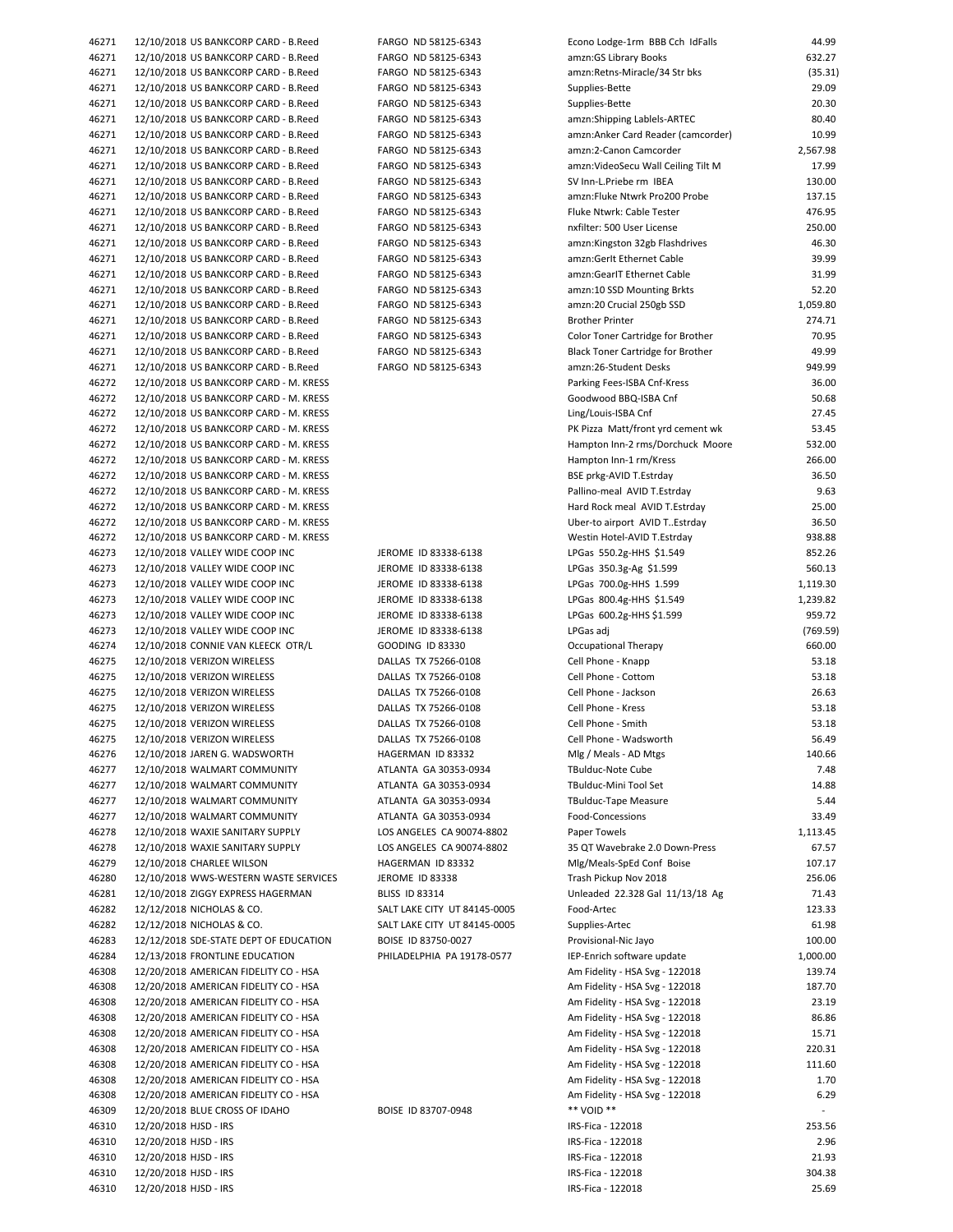| 46310          | 12/20/2018 HJSD - IRS                              | IR:        |
|----------------|----------------------------------------------------|------------|
| 46310          | 12/20/2018 HJSD - IRS                              | IR:        |
| 46310          | 12/20/2018 HJSD - IRS                              | IR:        |
| 46310          | 12/20/2018 HJSD - IRS                              | IR:        |
| 46310          | 12/20/2018 HJSD - IRS                              | IR:        |
| 46310          | 12/20/2018 HJSD - IRS                              | IR:        |
| 46310          | 12/20/2018 HJSD - IRS                              | IR:        |
| 46310          | 12/20/2018 HJSD - IRS                              | FI         |
| 46310          | 12/20/2018 HJSD - IRS                              | IR:        |
| 46310<br>46310 | 12/20/2018 HJSD - IRS<br>12/20/2018 HJSD - IRS     | IR:<br>IR: |
| 46310          | 12/20/2018 HJSD - IRS                              | IR:        |
| 46310          | 12/20/2018 HJSD - IRS                              | IR:        |
| 46310          | 12/20/2018 HJSD - IRS                              | IR:        |
| 46310          | 12/20/2018 HJSD - IRS                              | IR:        |
| 46310          | 12/20/2018 HJSD - IRS                              | IR:        |
| 46310          | 12/20/2018 HJSD - IRS                              | IR:        |
| 46310          | 12/20/2018 HJSD - IRS                              | IR:        |
| 46310          | 12/20/2018 HJSD - IRS                              | IR:        |
| 46310          | 12/20/2018 HJSD - IRS                              | IR:        |
| 46310          | 12/20/2018 HJSD - IRS                              | IR:        |
| 46310          | 12/20/2018 HJSD - IRS                              | IR:        |
| 46310          | 12/20/2018 HJSD - IRS                              | IR:        |
| 46310          | 12/20/2018 HJSD - IRS                              | IR:        |
| 46310<br>46311 | 12/20/2018 HJSD - IRS<br>12/20/2018 HJSD - PERSI   | IR:<br>PE  |
| 46311          | 12/20/2018 HJSD - PERSI                            | PE         |
| 46311          | 12/20/2018 HJSD - PERSI                            | PE         |
| 46311          | 12/20/2018 HJSD - PERSI                            | PE         |
| 46311          | 12/20/2018 HJSD - PERSI                            | PE         |
| 46311          | 12/20/2018 HJSD - PERSI                            | PE         |
| 46311          | 12/20/2018 HJSD - PERSI                            | PE         |
| 46311          | 12/20/2018 HJSD - PERSI                            | PE         |
| 46311          | 12/20/2018 HJSD - PERSI                            | PE         |
| 46311          | 12/20/2018 HJSD - PERSI                            | PE         |
| 46311          | 12/20/2018 HJSD - PERSI                            | PE         |
| 46311          | 12/20/2018 HJSD - PERSI                            | PE         |
| 46311          | 12/20/2018 HJSD - PERSI                            | PE         |
| 46311          | 12/20/2018 HJSD - PERSI                            | PE         |
| 46311<br>46311 | 12/20/2018 HJSD - PERSI<br>12/20/2018 HJSD - PERSI | PE<br>PE   |
| 46311          | 12/20/2018 HJSD - PERSI                            | PE         |
| 46311          | 12/20/2018 HJSD - PERSI                            | Pe         |
| 46311          | 12/20/2018 HJSD - PERSI                            | Pe         |
| 46311          | 12/20/2018 HJSD - PERSI                            | PE         |
| 46311          | 12/20/2018 HJSD - PERSI                            | PE         |
| 46311          | 12/20/2018 HJSD - PERSI                            | PE         |
| 46311          | 12/20/2018 HJSD - PERSI                            | PE         |
| 46311          | 12/20/2018 HJSD - PERSI                            | PE         |
| 46311          | 12/20/2018 HJSD - PERSI                            | PE         |
| 46311          | 12/20/2018 HJSD - PERSI                            | PE         |
| 46311          | 12/20/2018 HJSD - PERSI                            | PE         |
| 46311          | 12/20/2018 HJSD - PERSI                            | PE         |
| 46311          | 12/20/2018 HJSD - PERSI                            | PE         |
| 46311<br>46311 | 12/20/2018 HJSD - PERSI<br>12/20/2018 HJSD - PERSI | PE<br>PE   |
| 46311          | 12/20/2018 HJSD - PERSI                            | PE         |
| 46311          | 12/20/2018 HJSD - PERSI                            | PE         |
| 46311          | 12/20/2018 HJSD - PERSI                            | PE         |
| 46311          | 12/20/2018 HJSD - PERSI                            | PE         |
| 46311          | 12/20/2018 HJSD - PERSI                            | PE         |
| 46311          | 12/20/2018 HJSD - PERSI                            | PE         |
| 46311          | 12/20/2018 HJSD - PERSI                            | PE         |
| 46311          | 12/20/2018 HJSD - PERSI                            | PE         |
| 46311          | 12/20/2018 HJSD - PERSI                            | PE         |
| 46311          | 12/20/2018 HJSD - PERSI                            | PE         |
| 46311          | 12/20/2018 HJSD - PERSI                            | PE         |
| 46311          | 12/20/2018 HJSD - PERSI                            | PE         |
| 46311          | 12/20/2018 HJSD - PERSI                            | PE<br>PE   |
| 46311<br>46311 | 12/20/2018 HJSD - PERSI<br>12/20/2018 HJSD - PERSI | PE         |
| 46311          | 12/20/2018 HJSD - PERSI                            | PE         |
| 46311          | 12/20/2018 HJSD - PERSI                            | PE         |
| 46311          | 12/20/2018 HJSD - PERSI                            | PE         |
| 46311          | 12/20/2018 HJSD - PERSI                            | PE         |
|                |                                                    |            |

| 46310 | 12/20/2018 HJSD - IRS   | IRS-Fica - 122018           | 849.87   |
|-------|-------------------------|-----------------------------|----------|
| 46310 | 12/20/2018 HJSD - IRS   | IRS-Fica - 122018           | 216.78   |
|       |                         |                             |          |
| 46310 | 12/20/2018 HJSD - IRS   | IRS-Fica - 122018           | 228.23   |
| 46310 | 12/20/2018 HJSD - IRS   | IRS-Fica - 122018           | 44.72    |
| 46310 | 12/20/2018 HJSD - IRS   | IRS-Fica - 122018           | 6.93     |
| 46310 | 12/20/2018 HJSD - IRS   | IRS-Medicare - 122018       | 15.63    |
| 46310 | 12/20/2018 HJSD - IRS   | IRS-Fica - 122018           | 37.92    |
|       |                         |                             |          |
| 46310 | 12/20/2018 HJSD - IRS   | FICA - 122018               | 15.58    |
| 46310 | 12/20/2018 HJSD - IRS   | IRS-Fica - 122018           | 277.33   |
| 46310 | 12/20/2018 HJSD - IRS   | IRS-Fica - 122018           | 572.61   |
| 46310 | 12/20/2018 HJSD - IRS   | IRS-Medicare - 122018       | 35.91    |
| 46310 | 12/20/2018 HJSD - IRS   | IRS-Medicare - 122018       | 86.77    |
| 46310 | 12/20/2018 HJSD - IRS   | IRS-Medicare - 122018       | 8.31     |
|       |                         |                             |          |
| 46310 | 12/20/2018 HJSD - IRS   | IRS-Fica - 122018           | 3,034.89 |
| 46310 | 12/20/2018 HJSD - IRS   | IRS-Fica - 122018           | 315.37   |
| 46310 | 12/20/2018 HJSD - IRS   | IRS-Fica - 122018           | 98.02    |
| 46310 | 12/20/2018 HJSD - IRS   | IRS-Fica - 122018           | 713.15   |
| 46310 | 12/20/2018 HJSD - IRS   | IRS-Fica - 122018           | 472.19   |
|       |                         |                             |          |
| 46310 | 12/20/2018 HJSD - IRS   | IRS-Fica - 122018           | 96.77    |
| 46310 | 12/20/2018 HJSD - IRS   | IRS-Fica - 122018           | 199.03   |
| 46310 | 12/20/2018 HJSD - IRS   | IRS-Fica - 122018           | 258.22   |
| 46310 | 12/20/2018 HJSD - IRS   | IRS-Fica - 122018           | 22.00    |
| 46310 | 12/20/2018 HJSD - IRS   | IRS-Fica - 122018           | 37.28    |
| 46310 | 12/20/2018 HJSD - IRS   | IRS-Fica - 122018           | 2,885.17 |
|       |                         |                             |          |
| 46310 | 12/20/2018 HJSD - IRS   | IRS-Fica - 122018           | 553.92   |
| 46311 | 12/20/2018 HJSD - PERSI | PERSI-Sick Leave - 122018   | 37.97    |
| 46311 | 12/20/2018 HJSD - PERSI | PERSI-Sick Leave - 122018   | 5.75     |
| 46311 | 12/20/2018 HJSD - PERSI | PERSI-Retirement - 122018   | 337.71   |
| 46311 | 12/20/2018 HJSD - PERSI | PERSI-Sick Leave - 122018   | 34.61    |
|       |                         |                             |          |
| 46311 | 12/20/2018 HJSD - PERSI | PERSI-Retirement - 122018   | 370.58   |
| 46311 | 12/20/2018 HJSD - PERSI | PERSI-Retirement - 122018   | 66.75    |
| 46311 | 12/20/2018 HJSD - PERSI | PERSI-Retirement - 122018   | 27.48    |
| 46311 | 12/20/2018 HJSD - PERSI | PERSI-Retirement - 122018   | 27.48    |
| 46311 | 12/20/2018 HJSD - PERSI | PERSI-Sick Leave - 122018   | 6.84     |
|       |                         |                             |          |
| 46311 | 12/20/2018 HJSD - PERSI | PERSI-Sick Leave - 122018   | 2.82     |
| 46311 | 12/20/2018 HJSD - PERSI | PERSI-Sick Leave - 122018   | 2.82     |
| 46311 | 12/20/2018 HJSD - PERSI | PERSI-Sick Leave - 122018   | 485.33   |
| 46311 | 12/20/2018 HJSD - PERSI | PERSI-Retirement - 122018   | 2.80     |
| 46311 | 12/20/2018 HJSD - PERSI | PERSI-Sick Leave - 122018   | 30.54    |
|       | 12/20/2018 HJSD - PERSI | PERSI-Retirement - 122018   | 150.31   |
| 46311 |                         |                             |          |
| 46311 | 12/20/2018 HJSD - PERSI | PERSI-Sick Leave - 122018   | 15.39    |
| 46311 | 12/20/2018 HJSD - PERSI | PERSI-Retirement - 122018   | 4,743.26 |
| 46311 | 12/20/2018 HJSD - PERSI | Persi - Retirement - 122018 | 23.58    |
| 46311 | 12/20/2018 HJSD - PERSI | Persi - Sick Leave - 122018 | 2.42     |
| 46311 | 12/20/2018 HJSD - PERSI | PERSI-Sick Leave - 122018   | 32.49    |
|       |                         |                             |          |
| 46311 | 12/20/2018 HJSD - PERSI | PERSI-Sick Leave - 122018   | 90.20    |
| 46311 | 12/20/2018 HJSD - PERSI | PERSI-Retirement - 122018   | 501.48   |
| 46311 | 12/20/2018 HJSD - PERSI | PERSI-Sick Leave - 122018   | 51.38    |
| 46311 | 12/20/2018 HJSD - PERSI | PERSI-Retirement - 122018   | 101.83   |
| 46311 | 12/20/2018 HJSD - PERSI | PERSI-Sick Leave - 122018   | 16.92    |
|       |                         |                             |          |
| 46311 | 12/20/2018 HJSD - PERSI | PERSI-Sick Leave - 122018   | 48.91    |
| 46311 | 12/20/2018 HJSD - PERSI | PERSI-Retirement - 122018   | 739.22   |
| 46311 | 12/20/2018 HJSD - PERSI | PERSI-Sick Leave - 122018   | 75.74    |
| 46311 | 12/20/2018 HJSD - PERSI | PERSI-Retirement - 122018   | 4,736.26 |
| 46311 | 12/20/2018 HJSD - PERSI | PERSI-Retirement - 122018   | 880.22   |
| 46311 | 12/20/2018 HJSD - PERSI | PERSI-Retirement - 122018   | 477.25   |
|       |                         |                             |          |
| 46311 | 12/20/2018 HJSD - PERSI | PERSI-Retirement - 122018   | 88.45    |
| 46311 | 12/20/2018 HJSD - PERSI | PERSI-Retirement - 122018   | 1,155.01 |
| 46311 | 12/20/2018 HJSD - PERSI | PERSI-Sick Leave - 122018   | 9.07     |
| 46311 | 12/20/2018 HJSD - PERSI | PERSI-Retirement - 122018   | 55.87    |
| 46311 | 12/20/2018 HJSD - PERSI | PERSI-Sick Leave - 122018   | 5.72     |
| 46311 | 12/20/2018 HJSD - PERSI | PERSI-Sick Leave - 122018   | 10.44    |
|       |                         |                             |          |
| 46311 | 12/20/2018 HJSD - PERSI | PERSI-Retirement - 122018   | 150.79   |
| 46311 | 12/20/2018 HJSD - PERSI | PERSI-Sick Leave - 122018   | 15.45    |
| 46311 | 12/20/2018 HJSD - PERSI | PERSI-Sick Leave - 122018   | 82.17    |
| 46311 | 12/20/2018 HJSD - PERSI | PERSI-Retirement - 122018   | 14.12    |
| 46311 | 12/20/2018 HJSD - PERSI | PERSI-Sick Leave - 122018   | 1.45     |
|       |                         |                             |          |
| 46311 | 12/20/2018 HJSD - PERSI | PERSI-Sick Leave - 122018   | 39.68    |
| 46311 | 12/20/2018 HJSD - PERSI | PERSI-Sick Leave - 122018   | 3.37     |
| 46311 | 12/20/2018 HJSD - PERSI | PERSI-Sick Leave - 122018   | 0.29     |
| 46311 | 12/20/2018 HJSD - PERSI | PERSI-Sick Leave - 122018   | 3.44     |
| 46311 | 12/20/2018 HJSD - PERSI | PERSI-Sick Leave - 122018   | 146.08   |
|       |                         |                             |          |
| 46311 | 12/20/2018 HJSD - PERSI | PERSI-Sick Leave - 122018   | 36.56    |
| 46311 | 12/20/2018 HJSD - PERSI | PERSI-Retirement - 122018   | 801.84   |
| 46311 | 12/20/2018 HJSD - PERSI | PERSI-Retirement - 122018   | 1,425.65 |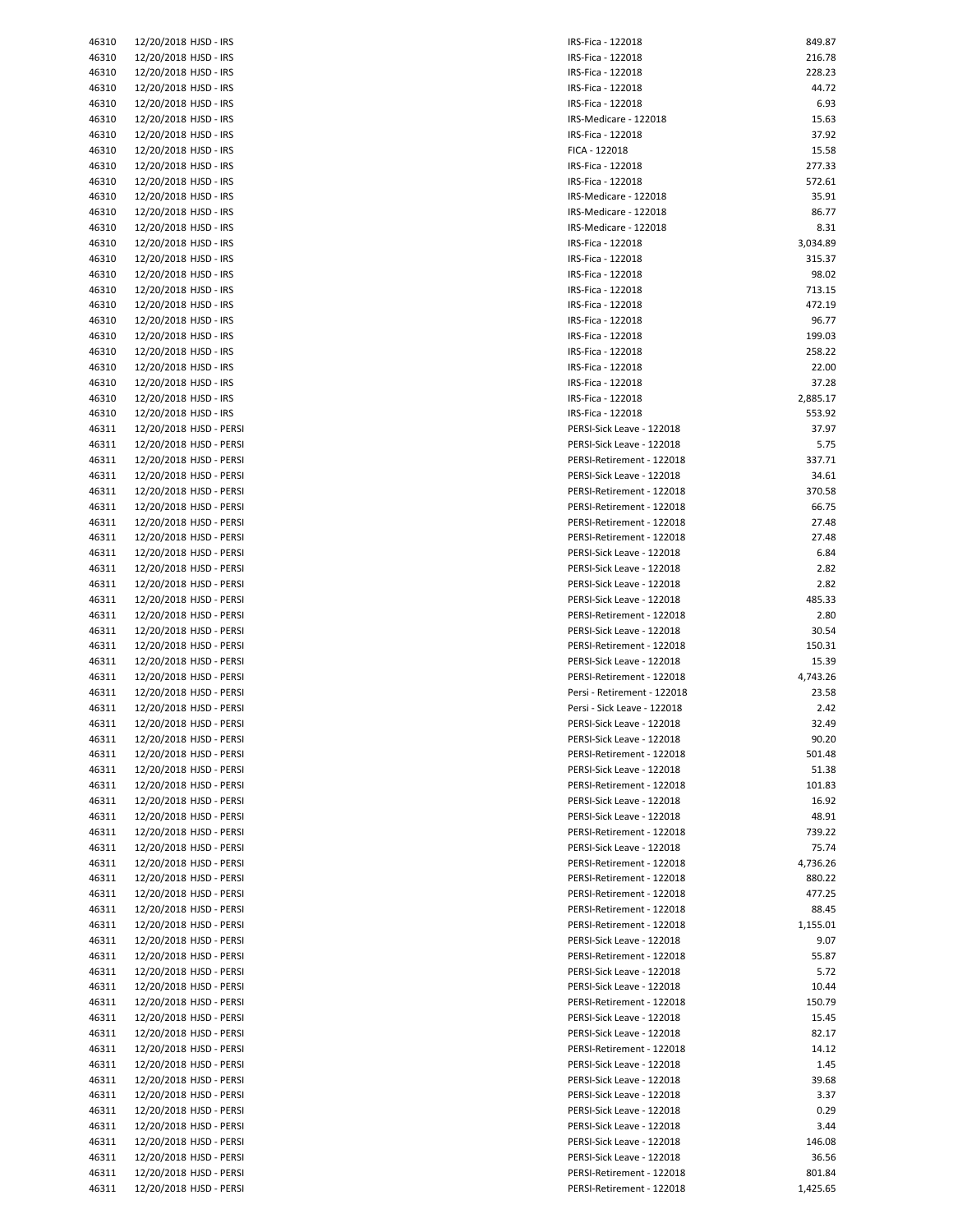| 46311  | 12/20/2018 HJSD - PERSI           |                        | PERSI-Retirement - 122018      | 356.77                   |
|--------|-----------------------------------|------------------------|--------------------------------|--------------------------|
| 46311  | 12/20/2018 HJSD - PERSI           |                        | PERSI-Retirement - 122018      | 165.08                   |
| 46311  | 12/20/2018 HJSD - PERSI           |                        | PERSI-Retirement - 122018      | 387.23                   |
| 46311  | 12/20/2018 HJSD - PERSI           |                        | PERSI-Retirement - 122018      | 32.89                    |
| 46311  | 12/20/2018 HJSD - PERSI           |                        | PERSI-Retirement - 122018      | 56.13                    |
| 46311  | 12/20/2018 HJSD - PERSI           |                        | PERSI-Retirement - 122018      | 33.49                    |
| 46311  | 12/20/2018 HJSD - PERSI           |                        | PERSI-Retirement - 122018      | 297.94                   |
| 46311  | 12/20/2018 HJSD - PERSI           |                        | PERSI-Retirement - 122018      | 316.95                   |
| 46311  | 12/20/2018 HJSD - PERSI           |                        | PERSI-Sick Leave - 122018      | 486.04                   |
| 46311  | 12/20/2018 HJSD - PERSI           |                        | PERSI-Sick Leave - 122018      | 118.35                   |
|        |                                   |                        |                                |                          |
| 46312  | 12/20/2018 STANDARD INSURANCE CO. | PORTLAND OR 97228-6367 | Standard-Life - 122018         | 1.38                     |
| 46312  | 12/20/2018 STANDARD INSURANCE CO. | PORTLAND OR 97228-6367 | Standard-Life - 122018         | 1.08                     |
| 46312  | 12/20/2018 STANDARD INSURANCE CO. | PORTLAND OR 97228-6367 | Standard-Life - 122018         | 5.31                     |
| 46312  | 12/20/2018 STANDARD INSURANCE CO. | PORTLAND OR 97228-6367 | Standard-Life - 122018         | 2.31                     |
| 46312  | 12/20/2018 STANDARD INSURANCE CO. | PORTLAND OR 97228-6367 | Standard Life - 122018         | 0.80                     |
| 46312  | 12/20/2018 STANDARD INSURANCE CO. | PORTLAND OR 97228-6367 | Standard-Life - 122018         | 0.82                     |
| 46312  | 12/20/2018 STANDARD INSURANCE CO. | PORTLAND OR 97228-6367 | Standard-Life - 122018         | 0.07                     |
| 46312  | 12/20/2018 STANDARD INSURANCE CO. | PORTLAND OR 97228-6367 | Standard-Life - 122018         | 0.55                     |
| 46312  | 12/20/2018 STANDARD INSURANCE CO. | PORTLAND OR 97228-6367 | Standard Life - 122018         | 0.14                     |
|        |                                   | PORTLAND OR 97228-6367 |                                | 3.33                     |
| 46312  | 12/20/2018 STANDARD INSURANCE CO. |                        | Standard-Life - 122018         |                          |
| 46312  | 12/20/2018 STANDARD INSURANCE CO. | PORTLAND OR 97228-6367 | Standard-Life - 122018         | 5.49                     |
| 46312  | 12/20/2018 STANDARD INSURANCE CO. | PORTLAND OR 97228-6367 | Standard-Life - 122018         | 0.40                     |
| 46312  | 12/20/2018 STANDARD INSURANCE CO. | PORTLAND OR 97228-6367 | Standard-Life - 122018         | 0.80                     |
| 46312  | 12/20/2018 STANDARD INSURANCE CO. | PORTLAND OR 97228-6367 | Standard-Life - 122018         | 8.00                     |
| 46312  | 12/20/2018 STANDARD INSURANCE CO. | PORTLAND OR 97228-6367 | Standard-Life - 122018         | 18.36                    |
| 46312  | 12/20/2018 STANDARD INSURANCE CO. | PORTLAND OR 97228-6367 | Standard-Life - 122018         | 2.34                     |
| 46312  | 12/20/2018 STANDARD INSURANCE CO. | PORTLAND OR 97228-6367 | Standard Life - 122018         | 4.00                     |
| 46312  | 12/20/2018 STANDARD INSURANCE CO. | PORTLAND OR 97228-6367 | Standard-Life - 122018         | 7.57                     |
| 46312  | 12/20/2018 STANDARD INSURANCE CO. | PORTLAND OR 97228-6367 | Standard-Life - 122018         | 40.93                    |
|        |                                   |                        |                                |                          |
| 46312  | 12/20/2018 STANDARD INSURANCE CO. | PORTLAND OR 97228-6367 | Standard-Life - 122018         | 36.70                    |
| 46312  | 12/20/2018 STANDARD INSURANCE CO. | PORTLAND OR 97228-6367 | Standard-Life - 122018         | 6.59                     |
| 46312  | 12/20/2018 STANDARD INSURANCE CO. | PORTLAND OR 97228-6367 | Standard-Life - 122018         | 2.92                     |
| 46312  | 12/20/2018 STANDARD INSURANCE CO. | PORTLAND OR 97228-6367 | Standard-Life - 122018         | 2.00                     |
| 46312  | 12/20/2018 STANDARD INSURANCE CO. | PORTLAND OR 97228-6367 | Standard-Life - 122018         | 7.40                     |
| 46312  | 12/20/2018 STANDARD INSURANCE CO. | PORTLAND OR 97228-6367 | Standard-Life - 122018         | 0.06                     |
| 46312  | 12/20/2018 STANDARD INSURANCE CO. | PORTLAND OR 97228-6367 | Standard-Life - 122018         | 0.65                     |
| 46349  | 12/20/2018 BLUE CROSS OF IDAHO    | BOISE ID 83707-0948    | Blue Cross - 122018            | 4,933.86                 |
| 46349  | 12/20/2018 BLUE CROSS OF IDAHO    | BOISE ID 83707-0948    | Blue Cross - 122018            | 600.20                   |
|        |                                   |                        |                                | 203.29                   |
| 46349  | 12/20/2018 BLUE CROSS OF IDAHO    | BOISE ID 83707-0948    | <b>Blue Cross - 122018</b>     |                          |
| 46349  | 12/20/2018 BLUE CROSS OF IDAHO    | BOISE ID 83707-0948    | Adj BX-Dec/E.Davis             | (300.10)                 |
| 46349  | 12/20/2018 BLUE CROSS OF IDAHO    | BOISE ID 83707-0948    | <b>Blue Cross - 122018</b>     | 989.16                   |
| 46349  | 12/20/2018 BLUE CROSS OF IDAHO    | BOISE ID 83707-0948    | <b>Blue Cross - 122018</b>     | 1,014.71                 |
| 46349  | 12/20/2018 BLUE CROSS OF IDAHO    | BOISE ID 83707-0948    | Blue Cross - 122018            | 339.77                   |
| 46349  | 12/20/2018 BLUE CROSS OF IDAHO    | BOISE ID 83707-0948    | <b>Blue Cross - 122018</b>     | 300.10                   |
| 46349  | 12/20/2018 BLUE CROSS OF IDAHO    | BOISE ID 83707-0948    | <b>Blue Cross - 122018</b>     | 330.11                   |
| 46349  | 12/20/2018 BLUE CROSS OF IDAHO    | BOISE ID 83707-0948    | <b>Blue Cross - 122018</b>     | 6.92                     |
| 46349  | 12/20/2018 BLUE CROSS OF IDAHO    | BOISE ID 83707-0948    | <b>Blue Cross - 122018</b>     | 690.23                   |
| 46349  | 12/20/2018 BLUE CROSS OF IDAHO    | BOISE ID 83707-0948    | Adj BX-Dec/E.Davis             | (300.10)                 |
|        | 12/20/2018 BLUE CROSS OF IDAHO    |                        | Adj BX-Nov/E.Davis             |                          |
| 46349  |                                   | BOISE ID 83707-0948    |                                | (300.10)                 |
| 46349  | 12/20/2018 BLUE CROSS OF IDAHO    | BOISE ID 83707-0948    | Adj BX-Nov/E.Davis             | (300.10)                 |
| 46349  | 12/20/2018 BLUE CROSS OF IDAHO    | BOISE ID 83707-0948    | <b>Blue Cross - 122018</b>     | 60.02                    |
| 46349  | 12/20/2018 BLUE CROSS OF IDAHO    | BOISE ID 83707-0948    | <b>Blue Cross - 122018</b>     | 120.04                   |
| 46349  | 12/20/2018 BLUE CROSS OF IDAHO    | BOISE ID 83707-0948    | <b>Blue Cross - 122018</b>     | 1,079.80                 |
| 46349  | 12/20/2018 BLUE CROSS OF IDAHO    | BOISE ID 83707-0948    | Blue Cross - 122018            | 96.81                    |
| 46349  | 12/20/2018 BLUE CROSS OF IDAHO    | BOISE ID 83707-0948    | <b>Blue Cross - 122018</b>     | 99.65                    |
| 46349  | 12/20/2018 BLUE CROSS OF IDAHO    | BOISE ID 83707-0948    | <b>Blue Cross - 122018</b>     | 21.67                    |
| 46349  | 12/20/2018 BLUE CROSS OF IDAHO    | BOISE ID 83707-0948    | <b>Blue Cross - 122018</b>     | 67.51                    |
| 46349  | 12/20/2018 BLUE CROSS OF IDAHO    | BOISE ID 83707-0948    | <b>Blue Cross - 122018</b>     | 7.30                     |
|        | 12/20/2018 BLUE CROSS OF IDAHO    |                        |                                |                          |
| 46349  |                                   | BOISE ID 83707-0948    | <b>Blue Cross - 122018</b>     | 438.46                   |
| 46349  | 12/20/2018 BLUE CROSS OF IDAHO    | BOISE ID 83707-0948    | <b>Blue Cross - 122018</b>     | 500.17                   |
| 46349  | 12/20/2018 BLUE CROSS OF IDAHO    | BOISE ID 83707-0948    | <b>Blue Cross - 122018</b>     | 1,934.50                 |
| 46349  | 12/20/2018 BLUE CROSS OF IDAHO    | BOISE ID 83707-0948    | <b>Blue Cross - 122018</b>     | 4,251.55                 |
| 46349  | 12/20/2018 BLUE CROSS OF IDAHO    | BOISE ID 83707-0948    | <b>Blue Cross - 122018</b>     | 902.42                   |
| 46349  | 12/20/2018 BLUE CROSS OF IDAHO    | BOISE ID 83707-0948    | Adj-BX-Dec/K.Martin            | (600.20)                 |
| 121801 | 12/20/2018 SALES TAX COMMISSION   | BOISE ID 83707-0076    | HS Sales Tax-Dec18             | 341.24                   |
| 121801 | 12/20/2018 SALES TAX COMMISSION   | BOISE ID 83707-0076    | HL Sales Tax-Dec18             | 47.75                    |
| 121802 | 12/20/2018 US BANK                | BOISE ID 83707-7506    | Gift Card-Tina Bolduc \$100.00 | 103.95                   |
|        |                                   |                        | IRS-Fica - 122018              | 100.85                   |
| 121803 | 12/24/2018 HJSD - IRS             |                        |                                |                          |
| 121803 | 12/24/2018 HJSD - IRS             |                        | IRS-Fica - 122018              | $\overline{\phantom{a}}$ |
| 121804 | 12/24/2018 HJSD - PERSI           |                        | PERSI-Sick Leave - 122018      |                          |
| 121804 | 12/24/2018 HJSD - PERSI           |                        | PERSI-Retirement - 122018      | 149.22                   |
| 121804 | 12/24/2018 HJSD - PERSI           |                        | PERSI-Sick Leave - 122018      | 15.29                    |
| 121804 | 12/24/2018 HJSD - PERSI           |                        | PERSI-Retirement - 122018      |                          |
|        |                                   |                        |                                |                          |

Check# Date Name GrossPay City State Zip